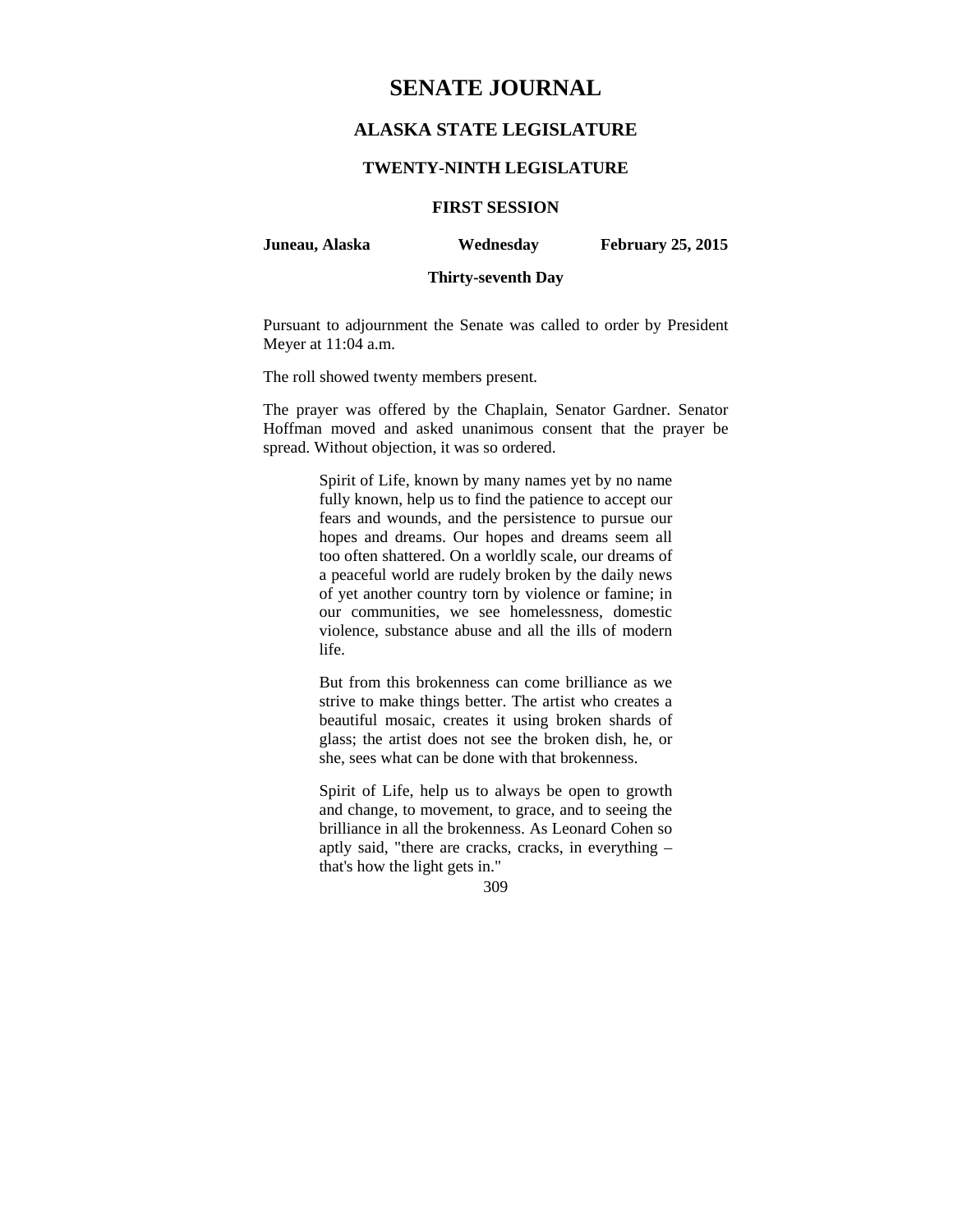In the name of all that is holy, and in all holy names that have ever been uttered, let us say Blessed be, Shalom, and Amen. (David Dierdorff, Unitarian Universalist Regional Lay Leader)

Senator Stedman led the Senate in the Pledge of Allegiance.

## **Certification**

Senator Coghill moved and asked unanimous consent that the journals for the thirty-fifth and thirty-sixth legislative days be approved as certified by the Secretary. Without objection, it was so ordered.

#### **Messages from the House**

Message dated February 23 was read stating the House passed and transmitted for consideration:

## **First Reading and Reference of House Resolutions**

## **HCR 2**

CS FOR HOUSE CONCURRENT RESOLUTION NO. 2(EDC) BY THE HOUSE EDUCATION COMMITTEE,

> Designating January 24 - 30, 2016, as Alaska School Choice Week.

was read the first time and referred to the Education Committee.

#### **First Reading and Reference of House Bills**

# **HB 70**

CS FOR HOUSE BILL NO. 70(RES) BY THE HOUSE RESOURCES COMMITTEE, entitled:

> "An Act adding land and water to the Creamer's Field Migratory Waterfowl Refuge."

was read the first time and referred to the Community and Regional Affairs and Resources Committees.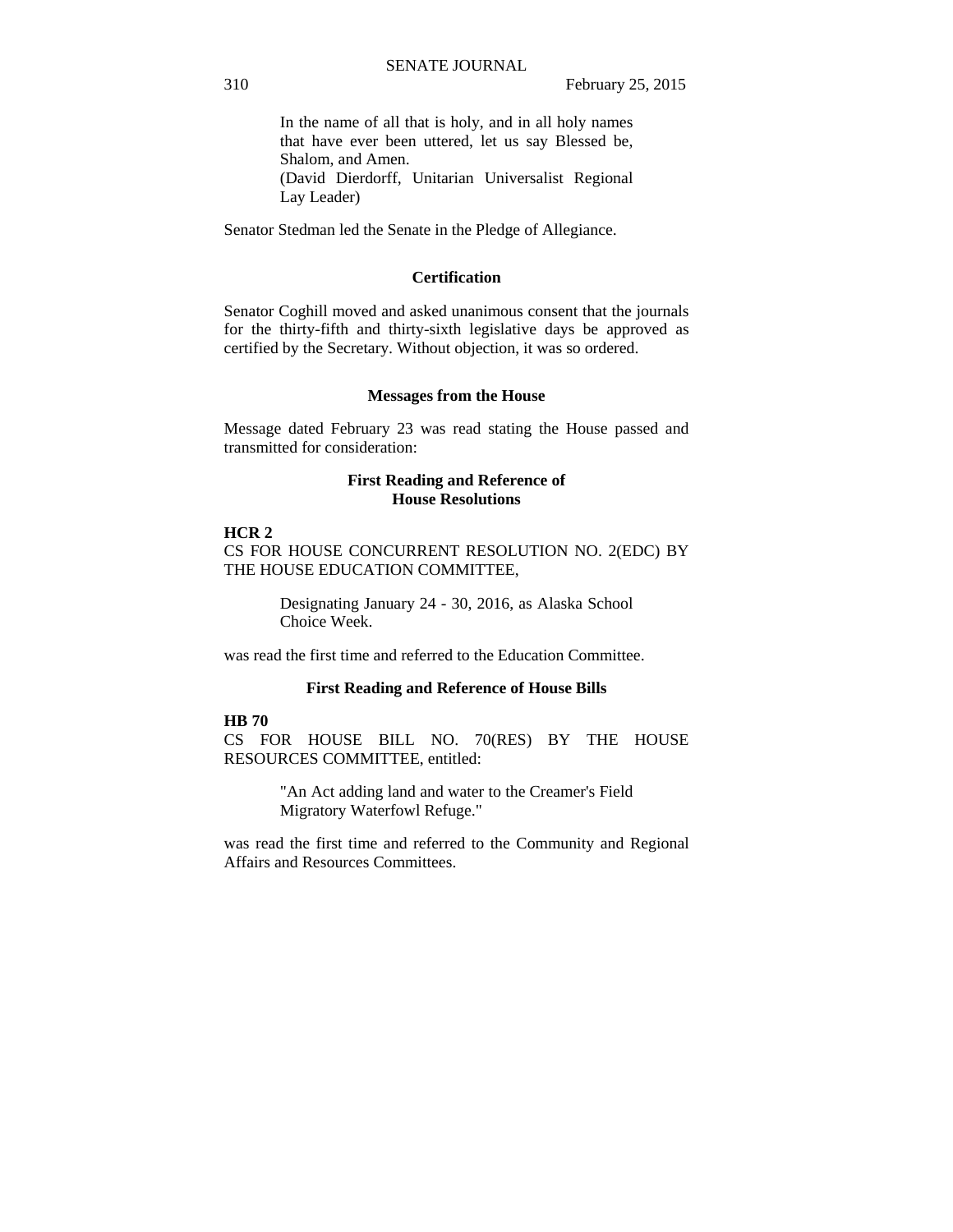#### SENATE JOURNAL

February 25, 2015 311

#### **Communications**

The following reports are on file in the Office of the Secretary of the Senate:

Alaska State Fair 2014 Annual Report and The Socioeconomic Impacts of the Alaska State Fair, 2014 from Jerome Hertel, General Manager in accordance with AS 03.20.030

2014 Annual Report from Craig W. Richards, Attorney General Department of Law in accordance with AS  $44.23.020(b)(7)$ 

Report from the Commissioner of the Department of Administration dated February 19 was received stating the monetary terms of the July 1, 2014 to June 30, 2017 collective bargaining agreement reached with the International Organization of Masters, Mates and Pilots in accordance with AS 23.40.215.

President Meyer referred the report to the Finance Committee.

# **Standing Committee Reports**

Reports dated February 23 were read stating:

In accordance with AS 39.05.080, the Judiciary Committee reviewed the following and recommends the appointments be forwarded to a joint session for consideration:

#### **State Commission for Human Rights**

Kathryn Dodge – Fairbanks Lester Lunceford – Anchorage

## **Violent Crimes Compensation Board**

Dr. George Brown – Douglas

This does not reflect an intent by any of the members to vote for or against the confirmation of the individuals during any further sessions.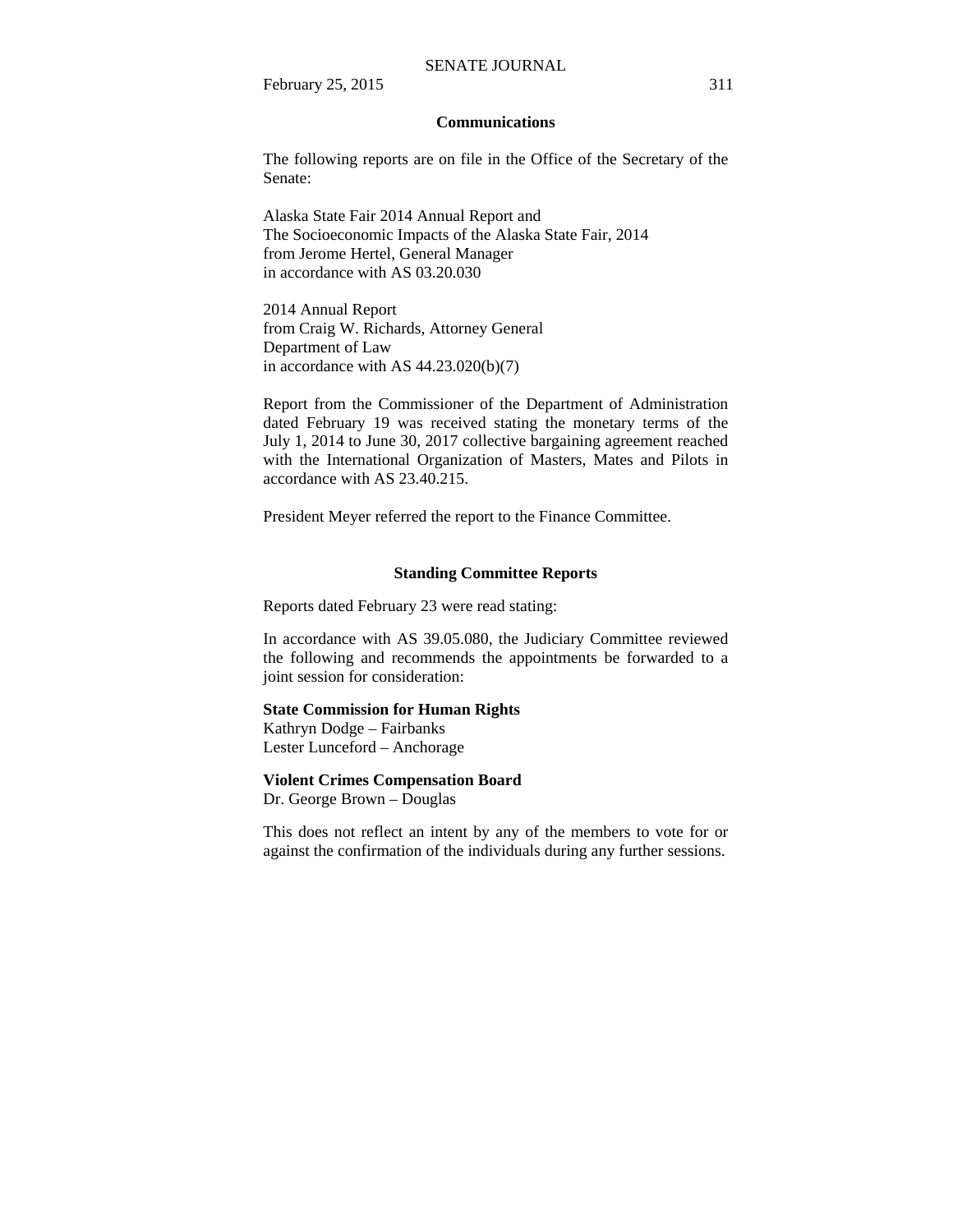Signing the reports: Senator Coghill, Vice Chair; Senators Costello, Micciche.

Report dated February 23 was read stating:

In accordance with AS 39.05.080, the Resources Committee reviewed the following and recommends the appointments be forwarded to a joint session for consideration:

### **Board of Game**

Kip Fanning – Yakutat Teresa Sager Albaugh – Tok

This does not reflect an intent by any of the members to vote for or against the confirmation of the individuals during any further sessions.

Signing the report: Senator Giessel, Chair; Senators Costello, Coghill, Stedman, Stoltze.

# **SB 33**

The Labor and Commerce Committee considered SENATE BILL NO. 33 "An Act relating to remittance of tire fees; and providing for an effective date." Signing do pass: Senator Costello, Chair; Senators Ellis, Meyer, Giessel, Stevens.

The following previously published fiscal information applies: Fiscal Note No. 1, Department of Revenue

The bill was referred to the Finance Committee.

### **SB 34**

The Labor and Commerce Committee considered SENATE BILL NO. 34 "An Act relating to investment of the power cost equalization endowment fund; and providing for an effective date." Signing do pass: Senator Costello, Chair; Senators Stevens, Giessel, Meyer, Ellis.

The following previously published fiscal information applies: Fiscal Note No. 1, zero, Department of Revenue

The bill was referred to the Finance Committee.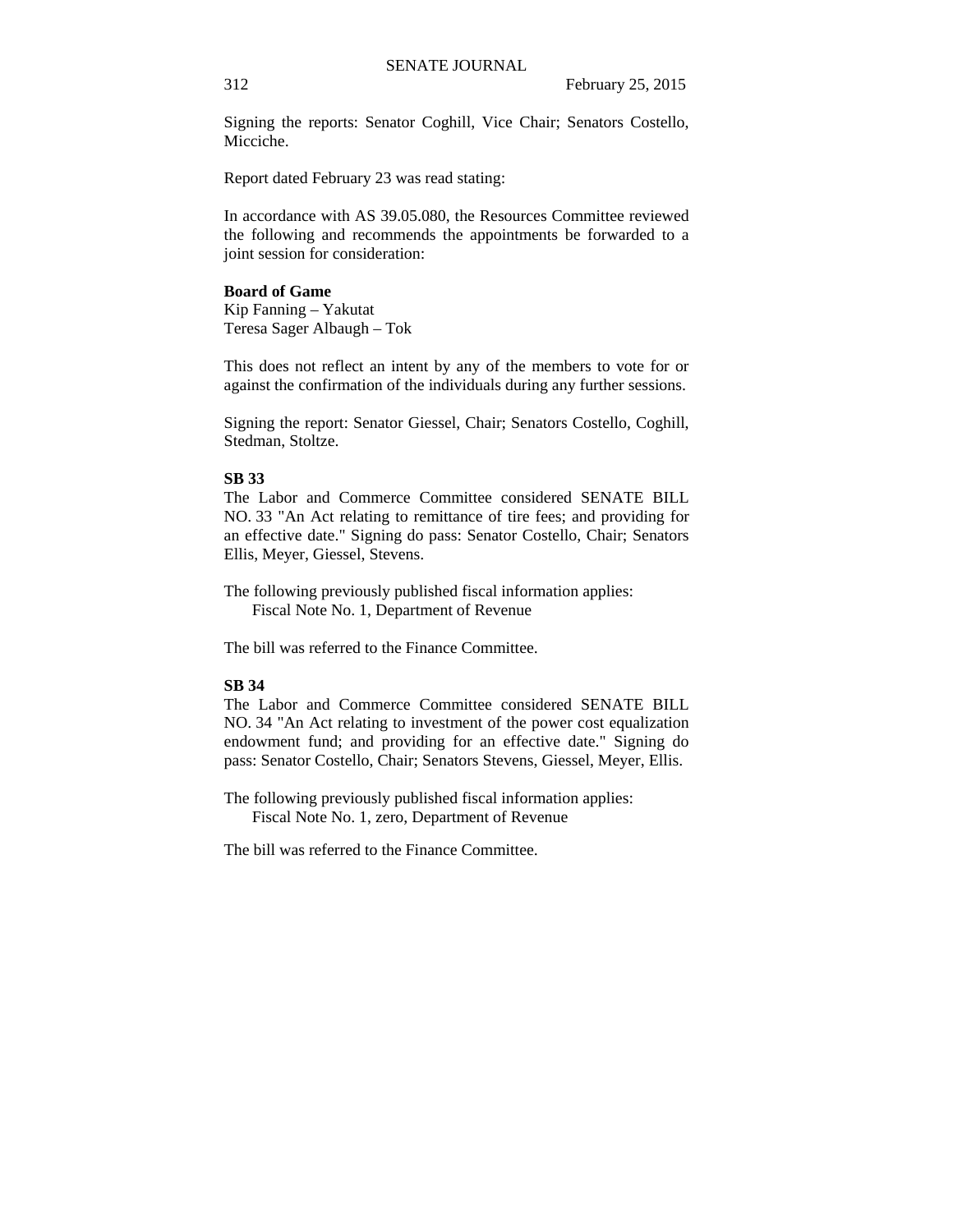February 25, 2015 313

# **SJR 13**

The Resources Committee considered SENATE JOINT RESOLUTION NO. 13 Supporting oil and gas exploration and development on the outer continental shelf offshore of the state; opposing attempts to prohibit oil and gas development in the Chukchi Sea Planning Area and the Beaufort Sea Planning Area; and requesting that the federal Administration cease and desist from all future restrictions in the Chukchi and Beaufort Seas, and recommended it be replaced with

> CS FOR SENATE JOINT RESOLUTION NO. 13(RES) Supporting oil and gas exploration and development on the outer continental shelf offshore of the state; opposing attempts to prohibit future oil and gas development in the Beaufort and the Chukchi Seas, including the Hanna Shoal area; and requesting that the federal Administration cease and desist from restrictions that adversely affect active or future leases in high petroleum potential areas in the Beaufort and Chukchi Seas, including the Hanna Shoal area.

Signing do pass: Senator Giessel, Chair; Senators Costello, Coghill, Micciche, Stedman, Stoltze.

The following fiscal information was published today: Fiscal Note No. 1, zero, Senate Resources Committee

The resolution was referred to the Rules Committee.

## **Introduction and Reference of Senate Resolutions**

## **SJR 16**

SENATE JOINT RESOLUTION NO. 16 BY SENATOR MCGUIRE,

Expressing support for the Arctic Economic Council; and requesting that the United States Congress express support for the Arctic Economic Council, for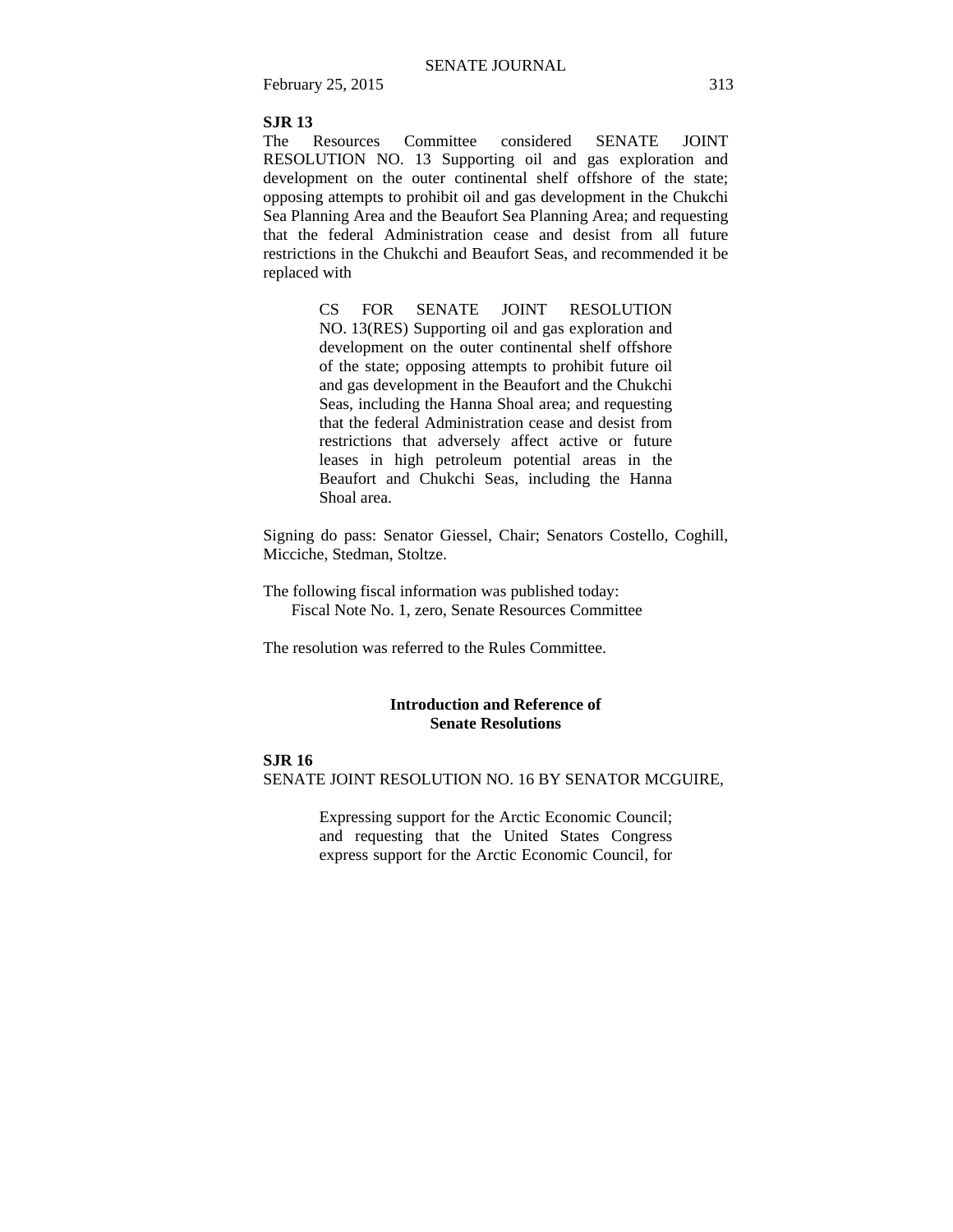the chair of the Arctic Economic Council to be a resident of this state, and for the structure of the Arctic Economic Council leadership to mirror the rotation of the chair of the Arctic Council.

was read the first time and referred to the Senate Special Committee on the Arctic.

#### **Introduction and Reference of Senate Bills**

### **SB 12**

SPONSOR SUBSTITUTE FOR SENATE BILL NO. 12 BY SENATORS WIELECHOWSKI, Ellis, entitled:

> "An Act relating to the payment of sick leave by employers; and providing for an effective date."

was read the first time and referred to the Labor and Commerce and Finance Committees.

### **SB 61**

SENATE BILL NO. 61 BY SENATOR STEVENS, entitled:

"An Act establishing a museum construction grant program in the Department of Commerce, Community, and Economic Development."

was read the first time and referred to the Labor and Commerce and Finance Committees.

### **SB 62**

SENATE BILL NO. 62 BY THE SENATE JUDICIARY COMMITTEE, entitled:

> "An Act relating to the regulation of marijuana, marijuana testing, marijuana products, and marijuana accessories; relating to the licensing of marijuana retailers, producers, processors, boutique producers, brokers, and home growers; relating to taxation of marijuana; and providing for an effective date."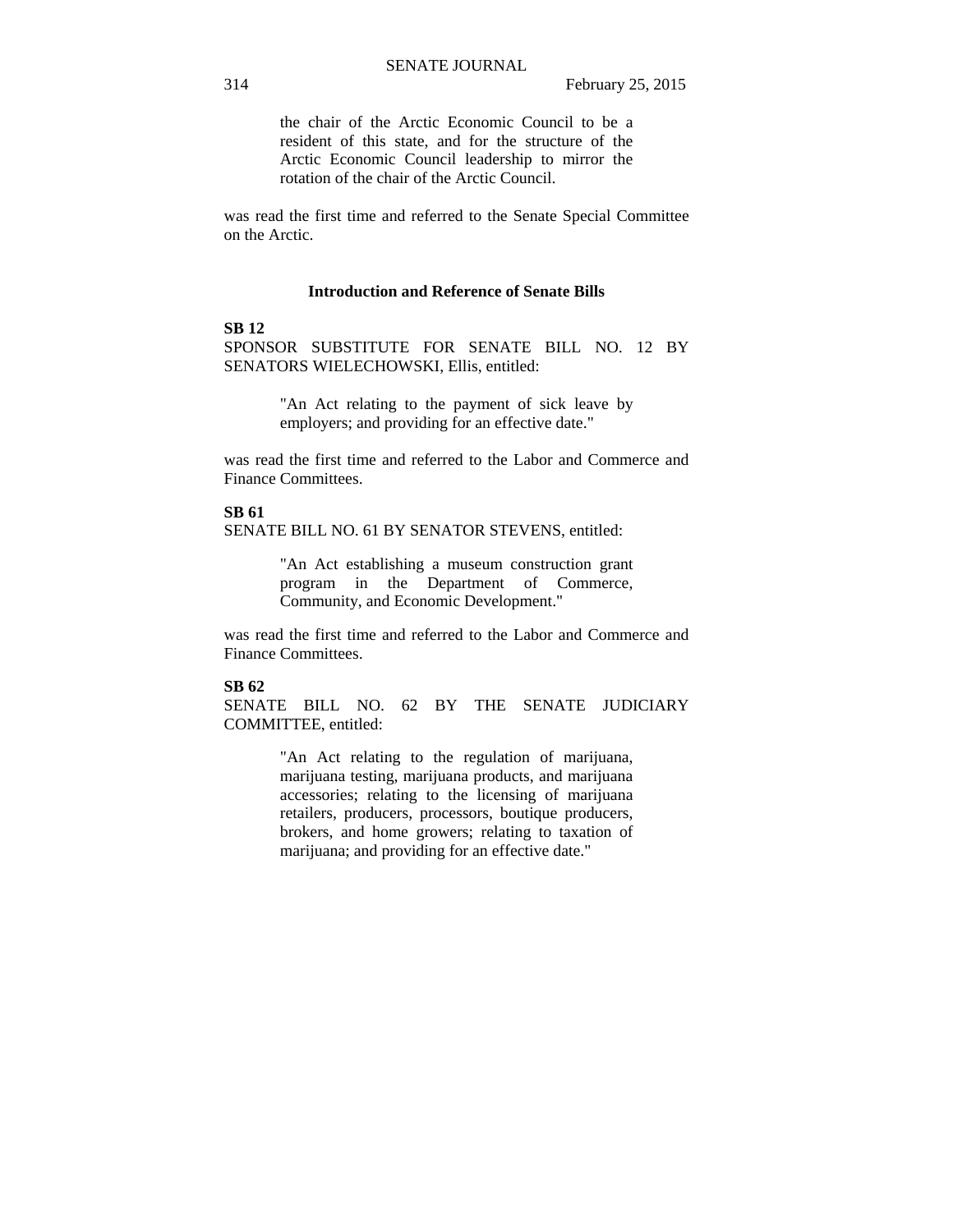February 25, 2015 315

was read the first time and referred to the State Affairs, Labor and Commerce and Finance Committees.

#### **Consideration of the Calendar**

#### **Third Reading of Senate Bills**

#### **SB 35**

SENATE BILL NO. 35 was read the third time.

The question being: "Shall SENATE BILL NO. 35 "An Act making corrective amendments to the Alaska Statutes as recommended by the revisor of statutes; and providing for an effective date" pass the Senate?" The roll was taken with the following result:

SB 35 Third Reading - Final Passage Effective Dates

## **YEAS: 19 NAYS: 1 EXCUSED: 0 ABSENT: 0**

Yeas: Bishop, Coghill, Costello, Dunleavy, Egan, Ellis, Gardner, Giessel, Hoffman, Huggins, MacKinnon, McGuire, Meyer, Micciche, Olson, Stedman, Stevens, Stoltze, Wielechowski

Nays: Kelly

and so, SENATE BILL NO. 35 passed the Senate.

Senator Coghill moved and asked unanimous consent that the vote on the passage of the bill be considered the vote on the effective date clauses. Without objection, it was so ordered and the bill was referred to the Secretary for engrossment.

### **Citations**

In Memoriam - Judith Florence Woods Senator(s) Bishop, Meyer, Coghill, Costello, Dunleavy, Egan, Ellis, Gardner, Giessel, Hoffman, Huggins, Kelly, MacKinnon, McGuire, Micciche, Olson, Stedman, Stevens, Stoltze, Wielechowski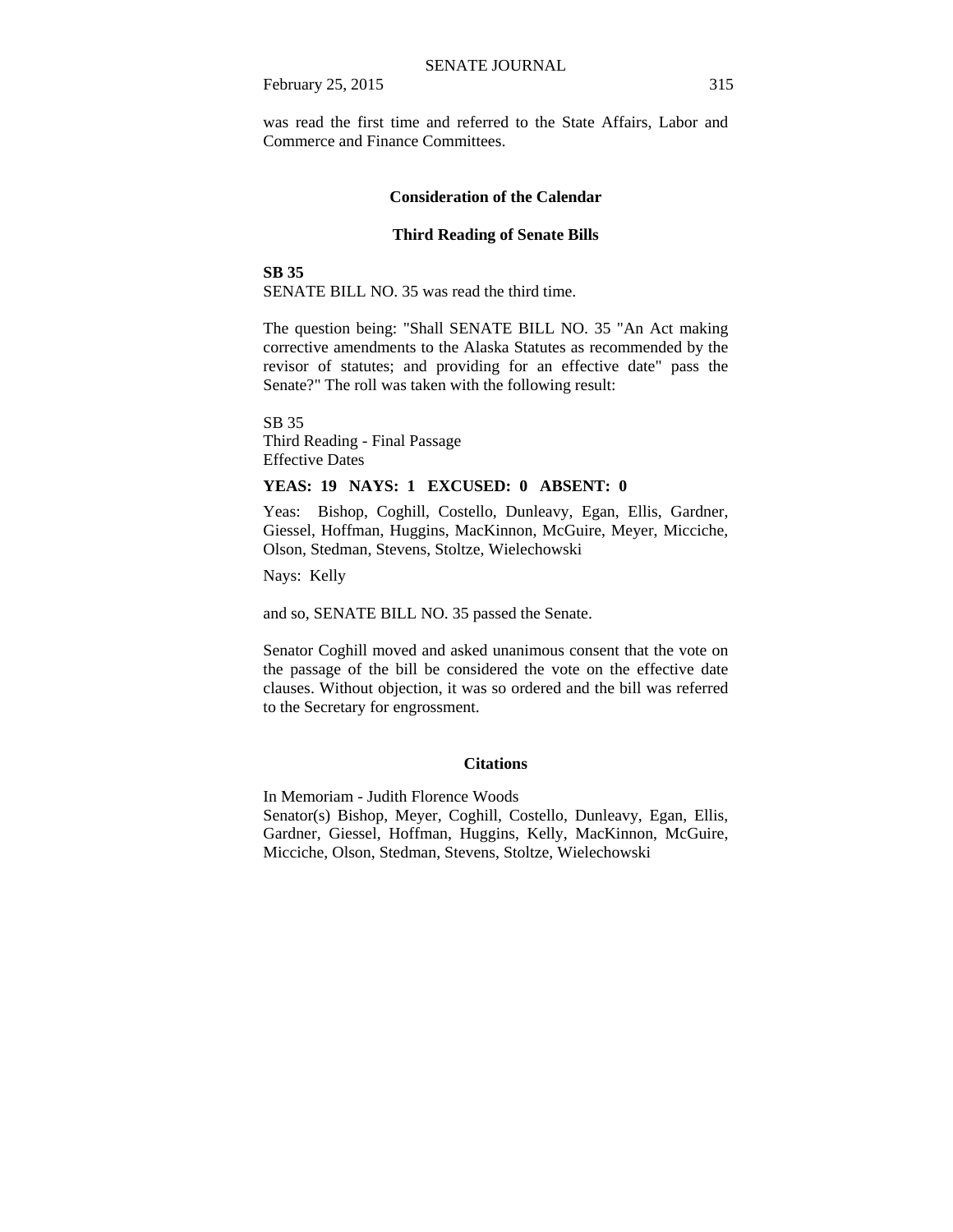In Memoriam - Patsy Miller Representative(s) Reinbold Senator(s) MacKinnon, Meyer, Bishop, Coghill, Costello, Dunleavy, Egan, Ellis, Gardner, Giessel, Hoffman, Huggins, Kelly, McGuire, Micciche, Olson, Stedman, Stevens, Stoltze, Wielechowski

Senator Coghill moved and asked unanimous consent that the citations be adopted. Without objection, the citations were adopted and referred to the Secretary for transmittal.

#### **Unfinished Business**

## **SB 1**

Senators Olson, Ellis, Gardner, Hoffman moved and asked unanimous consent to be shown as cosponsors on SPONSOR SUBSTITUTE FOR SENATE BILL NO. 1 "An Act prohibiting smoking in certain places; relating to education on the smoking prohibition; and providing for an effective date." Without objection, it was so ordered.

#### **HB 35**

Senators Ellis, McGuire, Costello, Olson, Coghill, Stevens, Micciche, Bishop, Egan, Stedman moved and asked unanimous consent to be shown as cross sponsors on CS FOR HOUSE BILL NO. 35(STA) "An Act establishing March 27 as Great Alaska Good Friday Earthquake Remembrance Day." Without objection, it was so ordered.

### **SB 39**

Senators Huggins, MacKinnon, Giessel, Bishop, Micciche, Coghill, Dunleavy, Meyer moved and asked unanimous consent to be shown as cosponsors on SENATE BILL NO. 39 "An Act repealing the film production tax credit; providing for an effective date by repealing the effective dates of secs. 31 - 33, ch. 51, SLA 2012; and providing for an effective date." Without objection, it was so ordered.

Senator Ellis moved and asked unanimous consent to be excused from a call of the Senate on February 27 and March 6. Without objection, Senator Ellis was excused.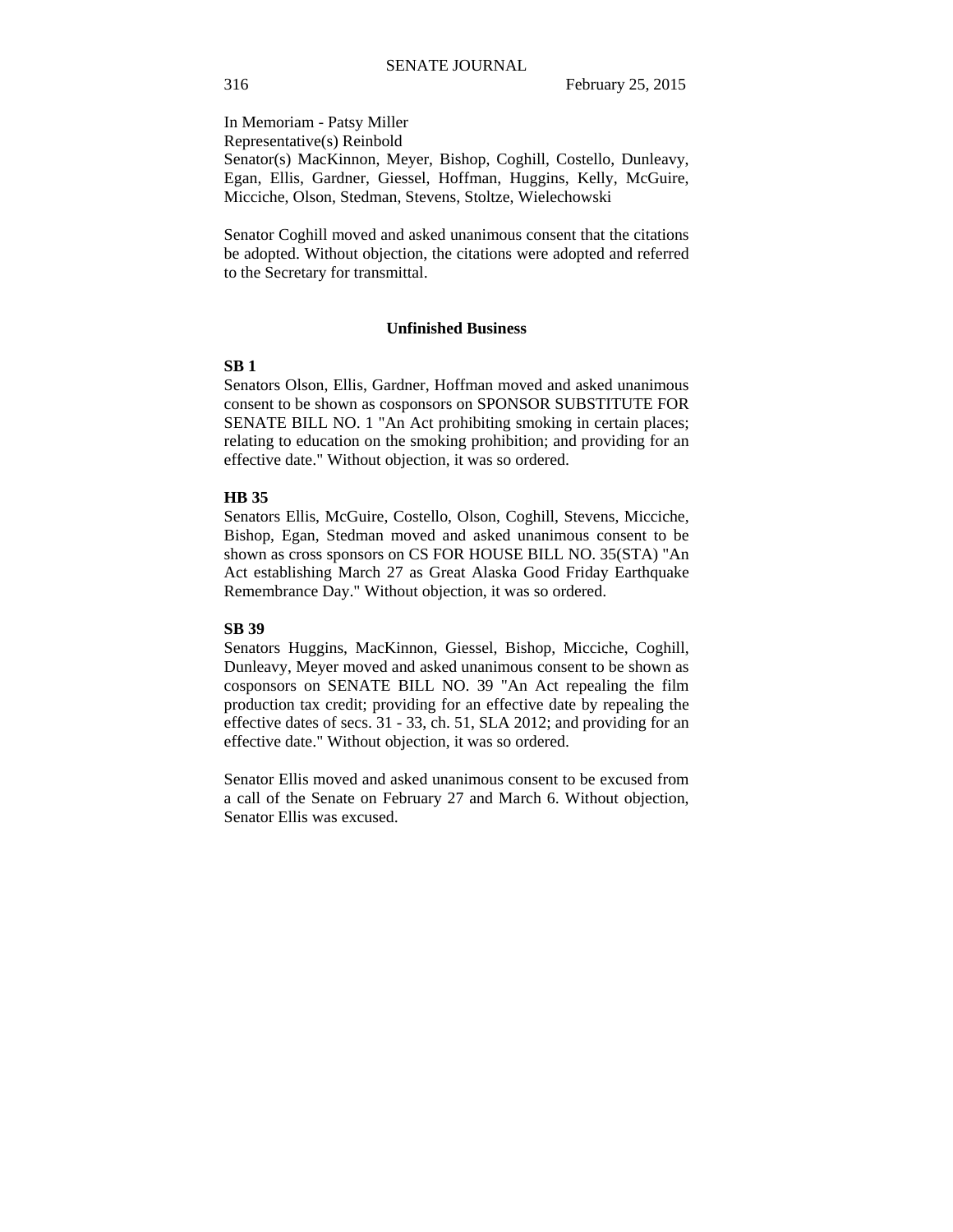February 25, 2015 317

Senator Coghill moved and asked unanimous consent that President Meyer be excused from a call of the Senate from afternoon plane time, February 27 through evening plane time, March 1. Without objection, Senator Meyer was excused.

## **Announcements**

Announcements are at the end of the journal.

## **Engrossment**

## **SB 35**

SENATE BILL NO. 35 "An Act making corrective amendments to the Alaska Statutes as recommended by the revisor of statutes; and providing for an effective date" was engrossed, signed by the President and Secretary and transmitted to the House for consideration.

### **Adjournment**

Senator Coghill moved and asked unanimous consent that the Senate stand in adjournment until 10:00 a.m., February 27, 2015. Without objection, the Senate adjourned at 11:47 a.m.

> Liz Clark Secretary of the Senate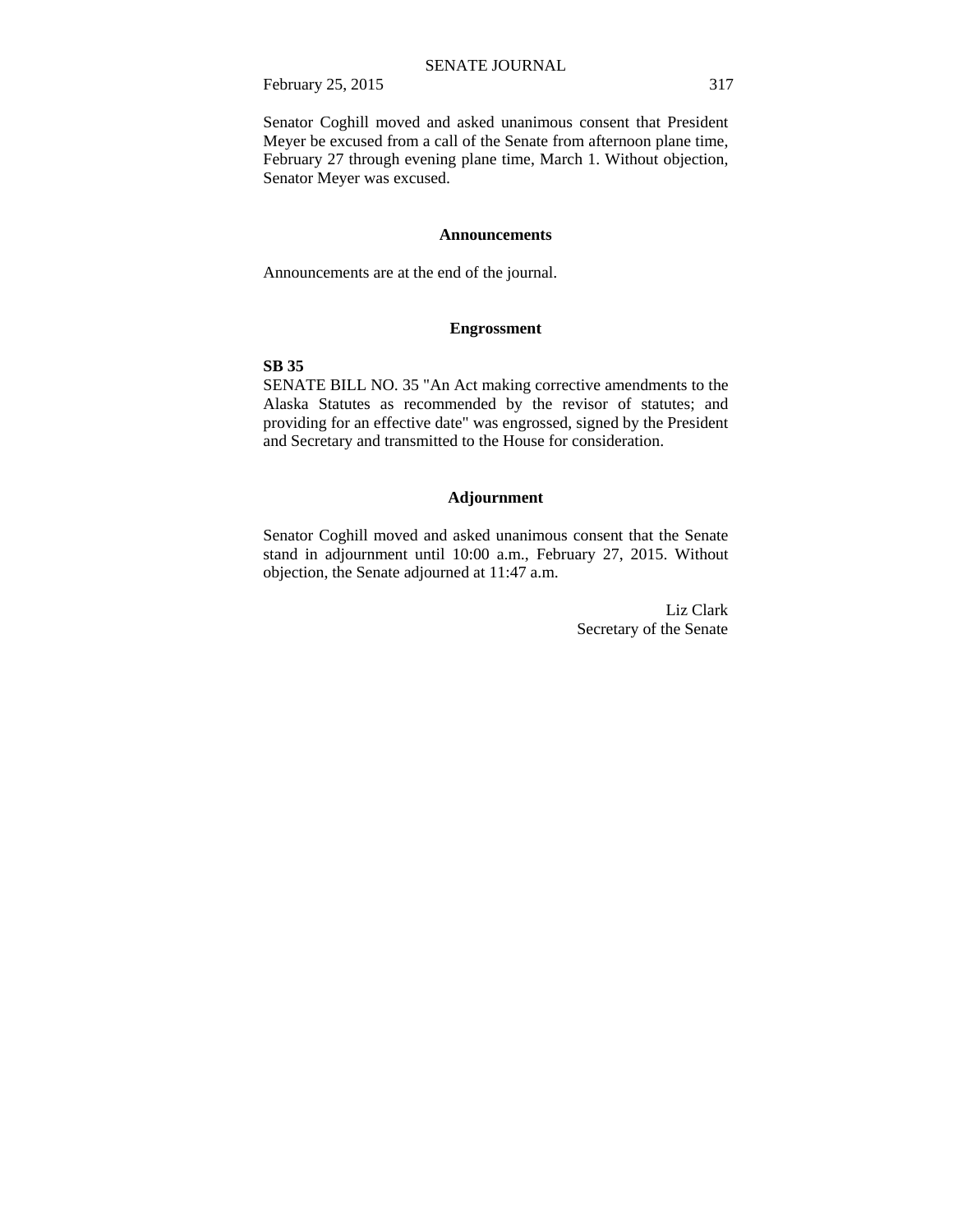#### **Announcements**

Americans with Disabilities Act Notice - Persons with disabilities who require special accommodation or alternative communication formats to access committee meetings may contact the appropriate committee office or the Legislative Information Office in their community. Reasonable advance notice is needed to accommodate the request. For further information, call the ADA Coordinator at 465-3854 Voice/465-4980 TDD.

# **STANDING COMMITTEES**

+ indicates teleconference

= indicates bill previously heard/scheduled

# **COMMUNITY & REGIONAL AFFAIRS**

| <b>Feb 26</b> | <b>Thursday</b>      | Beltz 105 (tsbldg) | 3:30 PM |
|---------------|----------------------|--------------------|---------|
|               | No Meeting Scheduled |                    |         |
|               |                      |                    |         |

## **EDUCATION**

| <b>Feb 26</b> | <b>Thursday</b>                                 | <b>Butrovich 205</b> | 3:30 PM |
|---------------|-------------------------------------------------|----------------------|---------|
| SCR 1         | CIVICS EDUCATION TASK FORCE                     |                      |         |
| $^{+}$        | Presentation: Secondary School Boarding Stipend |                      |         |
|               | Program                                         |                      |         |
|               | Elizabeth Nudelman, Director, School Finance    |                      |         |
|               | <b>DEED</b>                                     |                      |         |
|               | <b>District Operated Residential Schools</b>    |                      |         |
|               | (Variable Length and 180-day Term Programs)     |                      |         |
|               | <b>Various School Districts</b>                 |                      |         |
|               | Mt. Edgecumbe High School                       |                      |         |
|               | <b>Bill Hutton, Superintendent</b>              |                      |         |
|               |                                                 |                      |         |

# **FINANCE**

| <b>Feb 25</b> | Wednesday                        | <b>Senate Finance 532</b>                           | 9:00 AM |
|---------------|----------------------------------|-----------------------------------------------------|---------|
| $\pm$ SB 27   |                                  | APPROP: OPERATING BUDGET/LOANS/FUNDS                |         |
|               |                                  | Departments: Corrections, Public Safety, and Law    |         |
|               | Department of Fish and Game      |                                                     |         |
|               |                                  | $\leq$ Above Agenda Item Rescheduled from 02/23/14> |         |
|               | Bills Previously Heard/Scheduled |                                                     |         |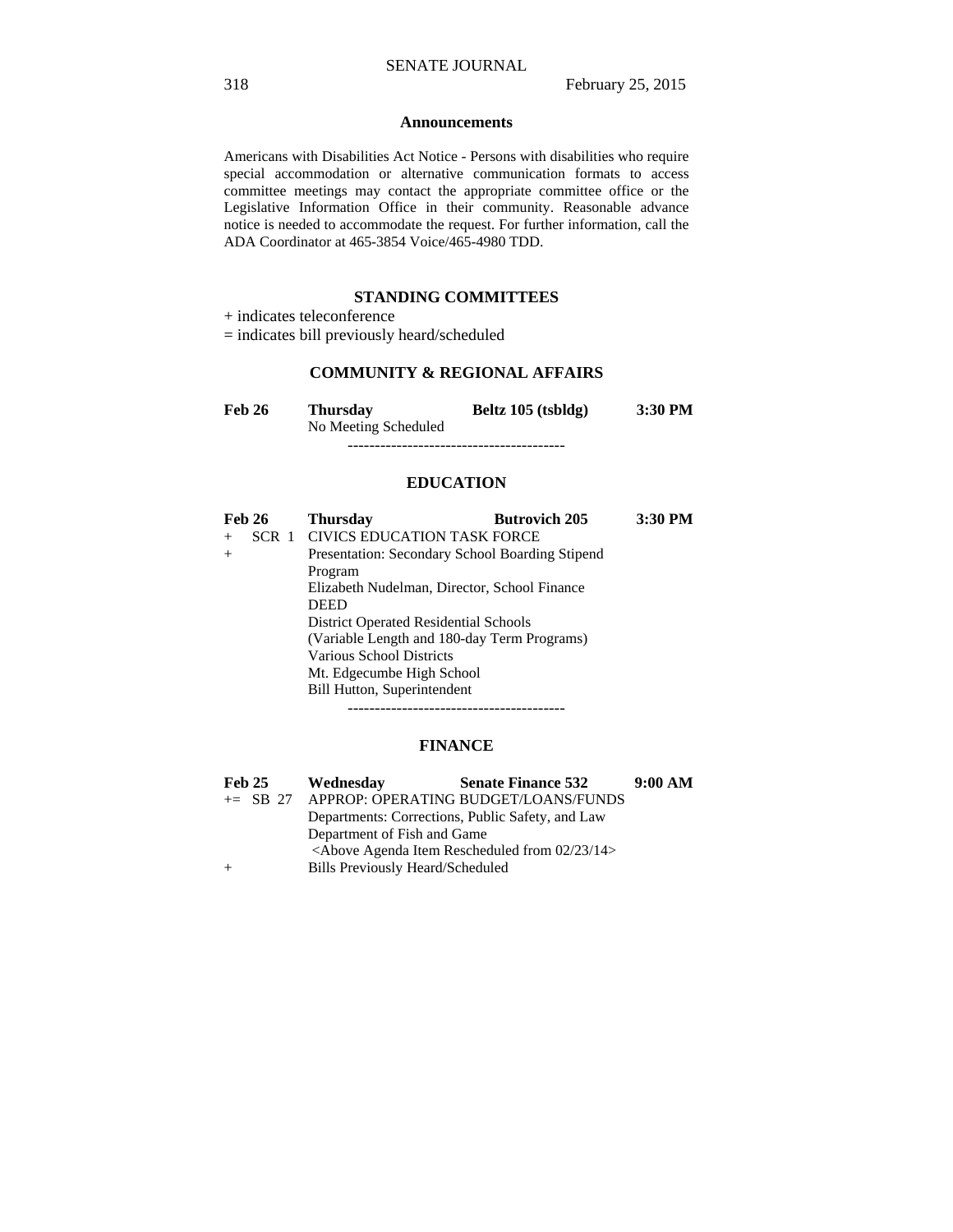# **FINANCE (continued)**

| <b>Feb 26</b><br>$^{+}$<br>$^{+}$ | <b>Thursday</b><br>Presentation: Juneau Access and KABATA<br>Administrative Order 271<br><b>Transportation and Public Facilities</b><br><b>Presentation: Ambler Road</b><br>Export Authority - via teleconference<br><b>Bills Previously Heard/Scheduled</b> | <b>Senate Finance 532</b><br>Commissioner-Designee Marc Luiken, Department of<br>Mark Davis, Alaska Industrial Development and | 9:00 AM   |
|-----------------------------------|--------------------------------------------------------------------------------------------------------------------------------------------------------------------------------------------------------------------------------------------------------------|--------------------------------------------------------------------------------------------------------------------------------|-----------|
| <b>Feb 27</b>                     | Friday<br>No Meeting Scheduled                                                                                                                                                                                                                               | <b>Senate Finance 532</b><br><b>HEALTH &amp; SOCIAL SERVICES</b>                                                               | 9:00 AM   |
| Feh 25                            | Wednesday<br>$-$ Rescheduled from $02/23/15 -$<br>-- Uniform Rule 23 Waived --<br>Commissioner Valerie Davidson<br>-- Testimony <invitation only=""> --</invitation>                                                                                         | <b>Butrovich 205</b><br>Medicaid Expansion Presentation given by DHSS                                                          | $1:30$ PM |
| <b>Feb 27</b>                     | Friday<br>No Meeting Scheduled                                                                                                                                                                                                                               | <b>Butrovich 205</b><br><b>HIDICIADV</b>                                                                                       | $1:30$ PM |

## **JUDICIARY**

| <b>Feb 25</b><br>$+$ | Wednesday<br><b>CRIME SUMMIT</b>        | Beltz 105 (tsbldg)                             | 12:00 PM |
|----------------------|-----------------------------------------|------------------------------------------------|----------|
|                      | -- Invited and Public Testimony --      |                                                |          |
| <b>Feb 27</b>        | Friday                                  | Beltz 105 (tsbldg)                             | 1:30 PM  |
|                      |                                         | += SB 51 UNIFORM INTER.CHILD SUPPORT:PARENTAGE |          |
| SB 49<br>$+$         | CIVIL LEGAL SERVICES FUND               |                                                |          |
|                      | -- Invited and Public Testimony --      |                                                |          |
| $+$                  | <b>Bills Previously Heard/Scheduled</b> |                                                |          |
|                      |                                         |                                                |          |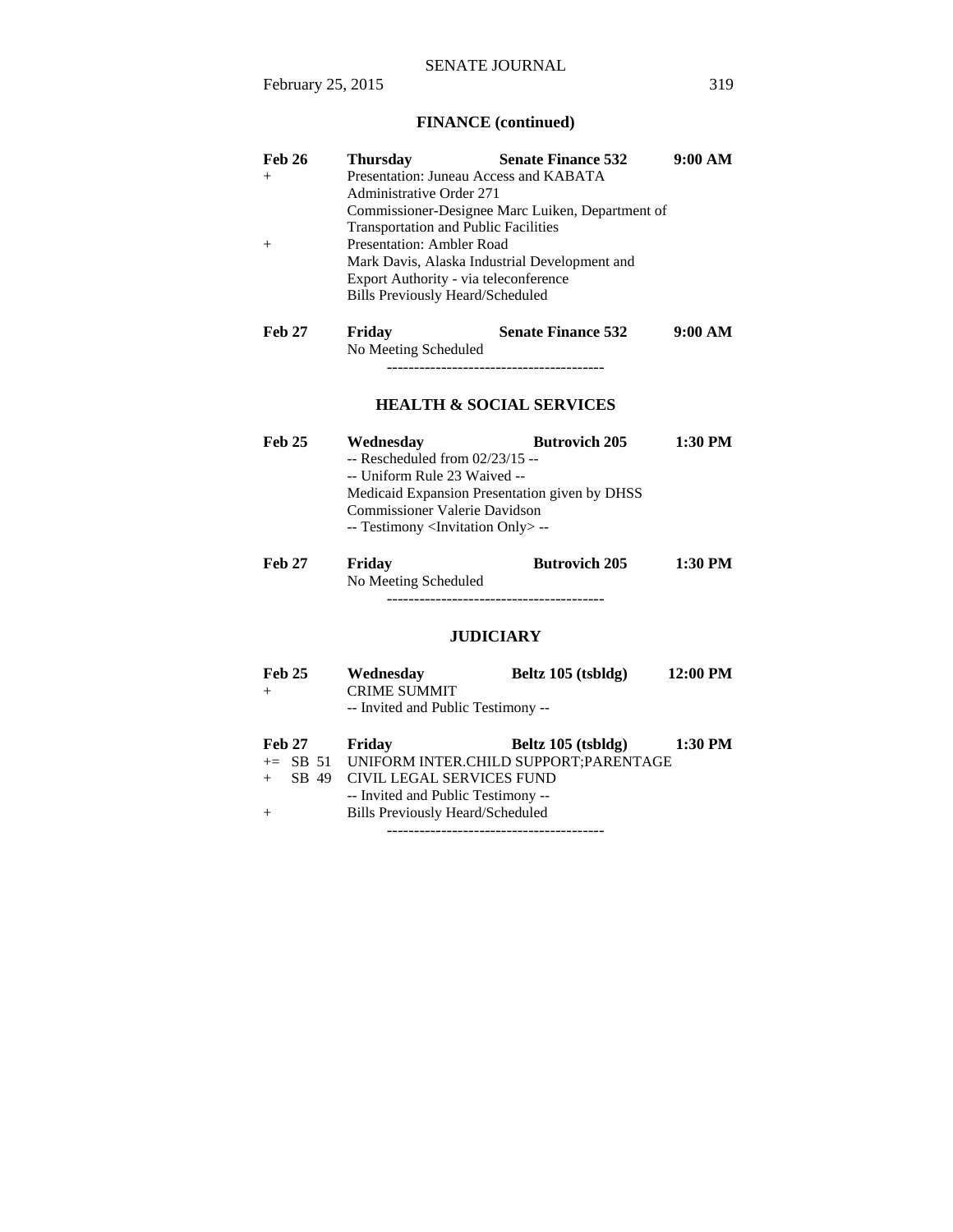# **LABOR & COMMERCE**

| <b>Feb 26</b><br>$+$<br>$+$ | <b>Thursday</b><br>SB 15 LIFE INSURANCE POLICY PREMIUM TAX<br>SB 47 LIFE INSURANCE/ANNUITY EXEMPTIONS                                                                                                               | Beltz 105 (tsbldg)        | 1:30 PM  |
|-----------------------------|---------------------------------------------------------------------------------------------------------------------------------------------------------------------------------------------------------------------|---------------------------|----------|
| $^{+}$                      | -- Public Testimony --<br><b>Bills Previously Heard/Scheduled</b>                                                                                                                                                   |                           |          |
|                             | <b>RESOURCES</b>                                                                                                                                                                                                    |                           |          |
| <b>Feb 25</b><br>$+$        | Wednesday<br>Joint Hearing with House Resources Committee<br>Overview on the Mining Industry in Alaska<br>-- Testimony <invitation only=""> --</invitation>                                                         | <b>Senate Finance 532</b> | 12:00 PM |
| <b>Feb 25</b><br>$+$        | Wednesday<br>Overview of Extraction Industry in Alaska:<br>Anchorage Economic Development Corporation<br>-- Testimony <invitation only=""> --<br/><above agenda="" from="" item="" removed=""></above></invitation> | <b>Butrovich 205</b>      | 3:30 PM  |
| $\pm$ SB 32                 | <b>TIMBER SALES</b><br>-- Public Testimony --                                                                                                                                                                       |                           |          |
| $^{+}$                      | <b>Bills Previously Heard/Scheduled</b>                                                                                                                                                                             |                           |          |
| <b>Feb 27</b><br>$+$        | Friday<br>Bills Previously Heard/Scheduled                                                                                                                                                                          | <b>Butrovich 205</b>      | 3:30 PM  |
|                             |                                                                                                                                                                                                                     |                           |          |

# **STATE AFFAIRS**

| <b>Feb 26</b> |  | <b>Thursday</b>                                           | <b>Butrovich 205</b> | 9:00 AM |
|---------------|--|-----------------------------------------------------------|----------------------|---------|
| $+$           |  | Governor's Appointments - Confirmation Hearing:           |                      |         |
|               |  | Sheldon Fisher, Department of Administration Commissioner |                      |         |
|               |  | -- Public Testimony --                                    |                      |         |
|               |  | "Continuing Discussion of the Implementation of           |                      |         |
|               |  | Ballot Measure No. 2 (13PSUM)"                            |                      |         |
|               |  | Kevin Anselm, Director, Division of Banking & Securities, |                      |         |
|               |  | <b>DCCED</b>                                              |                      |         |
|               |  | Lori Wing-Heier, Director, Division of Insurance DCCED    |                      |         |
|               |  | $+=$ HJR 13 RETAIN ARMY FORCES IN ALASKA                  |                      |         |
|               |  | -- Public Testimony --                                    |                      |         |
|               |  | $\le$ Bill Hearing Rescheduled from 02/24/15 $>$          |                      |         |
| $+$           |  | SB 9 ELECTION PAMPHLETS                                   |                      |         |
| $^{+}$        |  | Bills/Topics Previously Heard/Scheduled                   |                      |         |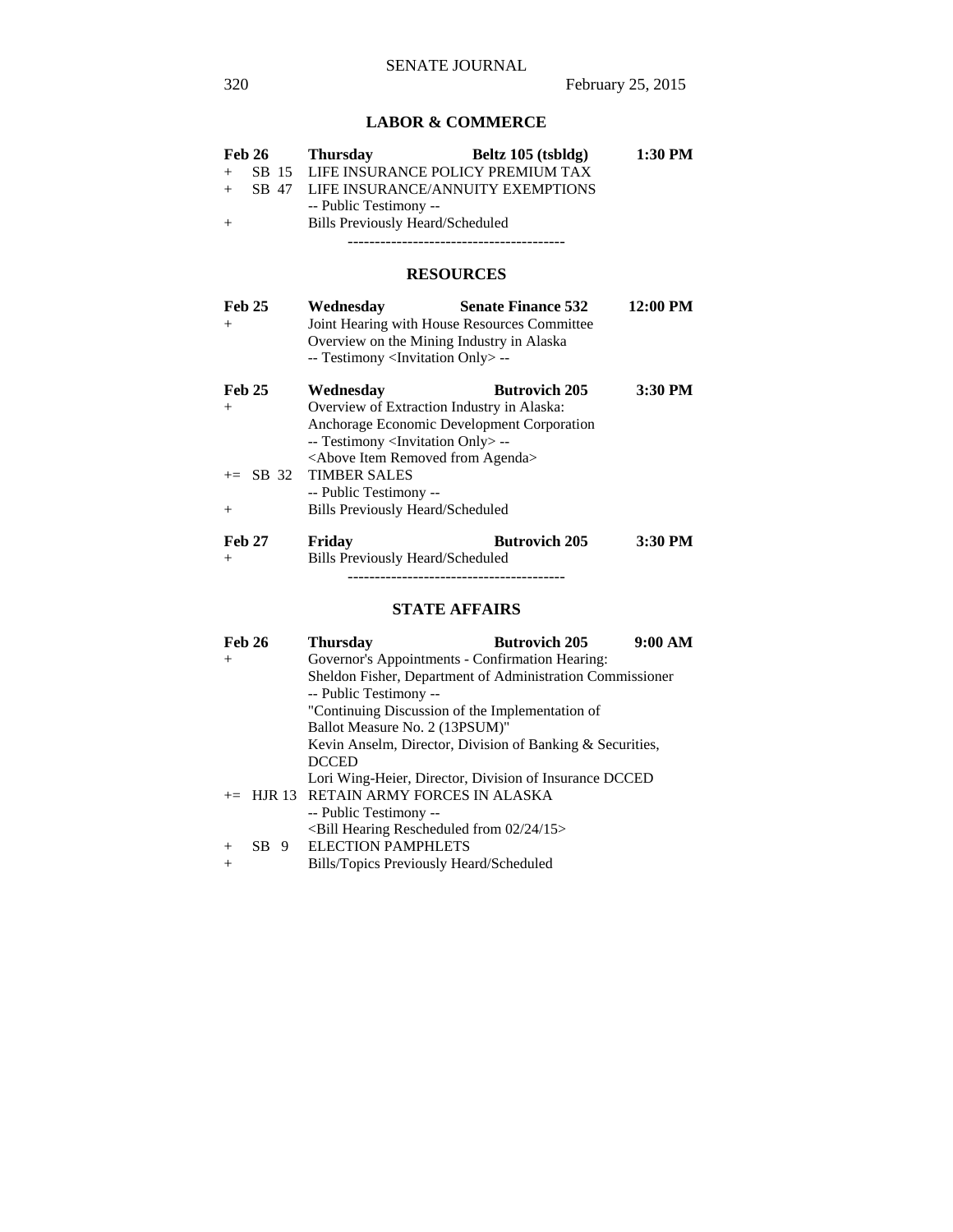# **STATE AFFAIRS (continued)**

| <b>Mar 05</b> | <b>Thursday</b>                                 | <b>Butrovich 205</b>                             | 9:00 AM |
|---------------|-------------------------------------------------|--------------------------------------------------|---------|
|               |                                                 | Governor's Appointments - Confirmation Hearings: |         |
|               |                                                 | Rebecca Hamon, Alaska Police Standards Council   |         |
|               | Gustaf Sandahl, Alaska Police Standards Council |                                                  |         |
|               | -- Public Testimony --                          |                                                  |         |
|               | $\leq$ Hearing Rescheduled from 02/24/15 $>$    |                                                  |         |
|               |                                                 |                                                  |         |

# **TRANSPORTATION**

| Feb 26 | <b>Thursday</b>                           | <b>Butrovich 205</b>                              | $1:00$ PM |
|--------|-------------------------------------------|---------------------------------------------------|-----------|
|        |                                           | Dalton Highway - Informational Hearing with the   |           |
|        | Department of Transportation and Industry |                                                   |           |
|        |                                           | Representatives Discussing the Conditions and     |           |
|        | Needs on the Dalton Highway               |                                                   |           |
|        |                                           | Additional Departments May be Added to the Agenda |           |

----------------------------------------

# **FINANCE SUBCOMMITTEES**

# **COMMERCE, COMMUNITY & ECONOMIC DEV**

| Mar 11        | Wednesday           | <b>Senate Finance 532</b><br>Commerce, Community & Economic Development | $3:00$ PM |
|---------------|---------------------|-------------------------------------------------------------------------|-----------|
| <b>Mar 17</b> | <b>Tuesday</b>      | <b>Senate Finance 532</b><br>Commerce, Community & Economic Development | $3:00$ PM |
| Mar 24        | Tuesday<br>Closeout | <b>Senate Finance 532</b>                                               | 3:00 PM   |
|               |                     | <b>MILITARY &amp; VETERANS' AFFAIRS</b>                                 |           |
| <b>Mar 12</b> | Thursdav            | <b>Senate Finance 532</b>                                               | 3:00 PM   |

|               | Military & Veterans Affairs |                           |           |
|---------------|-----------------------------|---------------------------|-----------|
| <b>Mar 25</b> | Wednesday<br>Closeout       | <b>Senate Finance 532</b> | $3:00$ PM |

----------------------------------------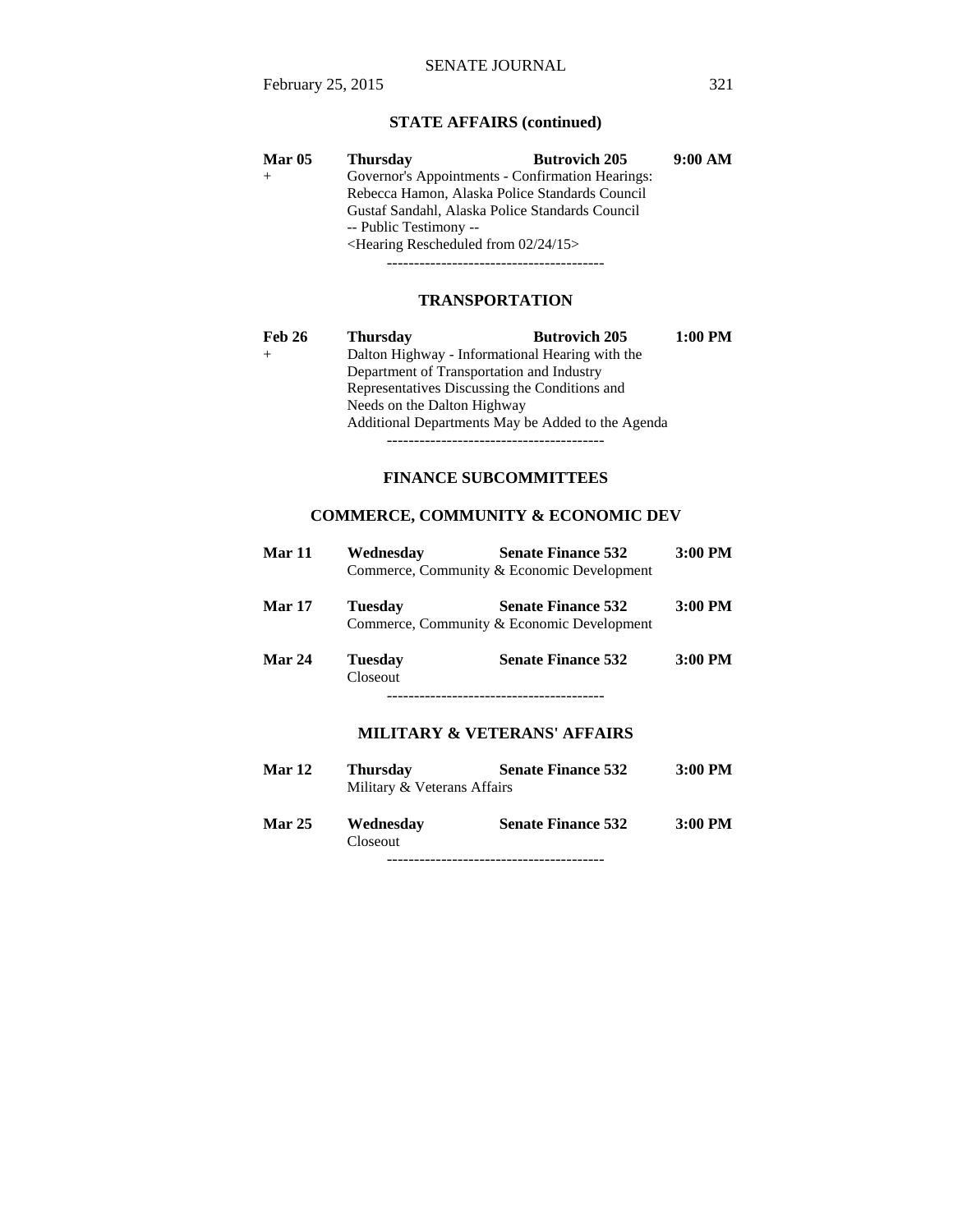# **PUBLIC SAFETY**

| Mar 10        | Tuesdav<br>Department of Public Safety         | <b>Senate Finance 532</b> | $3:00$ PM |
|---------------|------------------------------------------------|---------------------------|-----------|
| <b>Mar 19</b> | <b>Thursday</b><br>Department of Public Safety | <b>Senate Finance 532</b> | $3:00$ PM |
| <b>Mar 26</b> | <b>Thursday</b><br>Closeout                    | <b>Senate Finance 532</b> | 3:00 PM   |
|               |                                                |                           |           |

## **SPECIAL COMMITTEES**

# **SPECIAL CMTE ON THE ARCTIC**

| <b>Feb 26</b> | <b>Thursday</b>                              | <b>Butrovich 205</b> | 11:15 AM |
|---------------|----------------------------------------------|----------------------|----------|
| $+$           | Presentation: "Managing the Arctic Maritime" |                      |          |
|               | Domain through Available Technology"         |                      |          |
|               | Ed Page, Executive Director of the Marine    |                      |          |
|               | Exchange of Alaska                           |                      |          |
|               | -- Invited and Public Testimony --           |                      |          |
| $+$           | <b>Bills Previously Heard/Scheduled</b>      |                      |          |

----------------------------------------

# **JOINT COMMITTEES**

# **LEGISLATIVE BUDGET & AUDIT**

| <b>Feb 26</b> | <b>Thursday</b>                                     | <b>Barnes</b> 124 | 3:30 PM |  |  |
|---------------|-----------------------------------------------------|-------------------|---------|--|--|
|               | Audits                                              |                   |         |  |  |
|               | Alaska State Legislature Financial Statements       |                   |         |  |  |
|               | and Audit Report                                    |                   |         |  |  |
|               | <b>Executive Session</b>                            |                   |         |  |  |
|               | Statewide Single Audit FY14 Preliminary             |                   |         |  |  |
|               | <b>Other Committee Business</b>                     |                   |         |  |  |
|               | -- Testimony <invitation only=""> --</invitation>   |                   |         |  |  |
| <b>Mar 30</b> | <b>Monday</b>                                       | <b>Barnes</b> 124 | 7:30 AM |  |  |
|               | <b>Audits - Executive Session: Statewide Single</b> |                   |         |  |  |

 Audit FY14 Final Other Committee Business -- Testimony <Invitation Only> -- ----------------------------------------